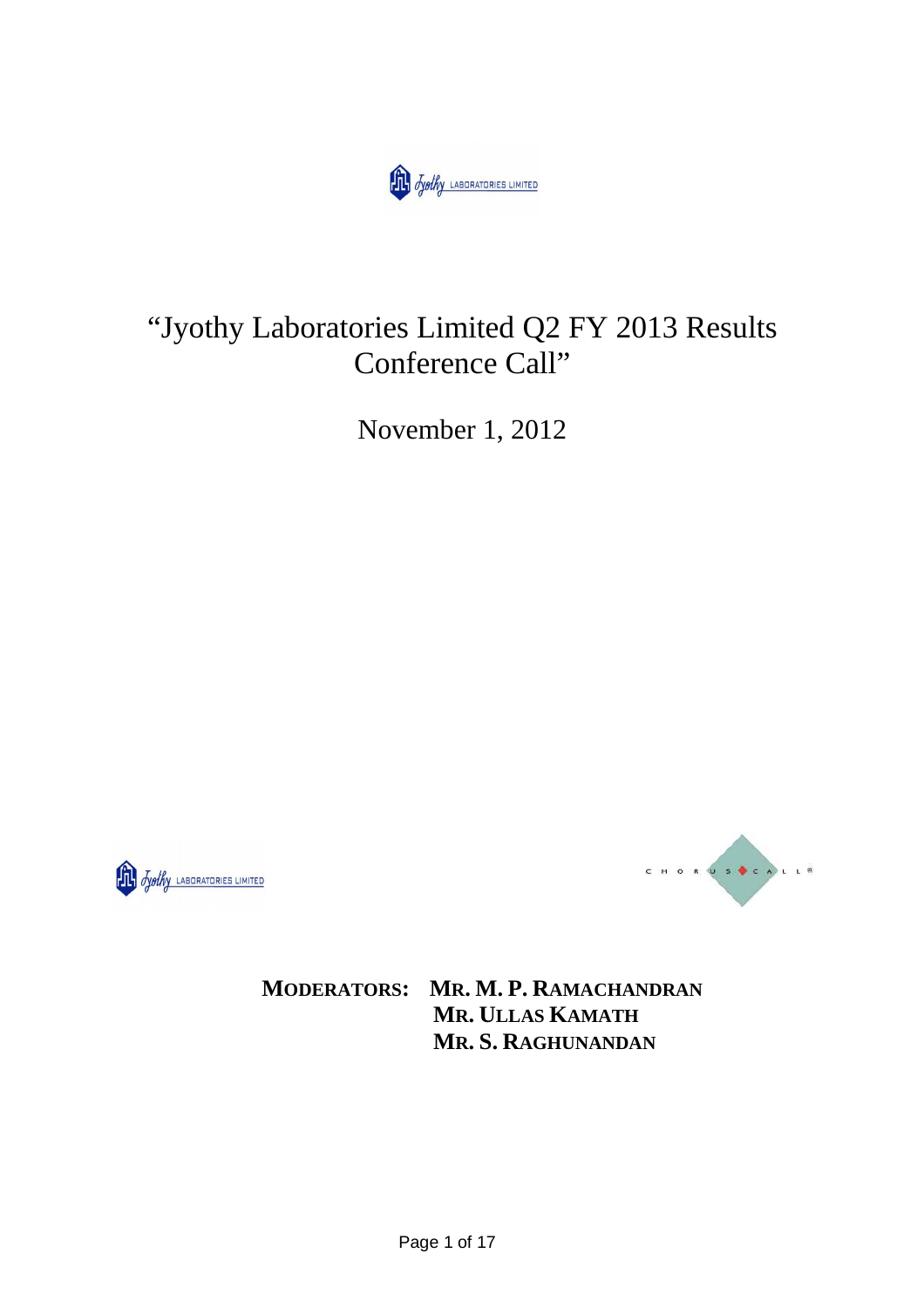

| Moderator              | Ladies and gentlemen good day and welcome to The Jyothy Laboratories Ltd Q2 FY13 earnings<br>conference call. We have with us on the call today Mr. M. P. Ramachandran – Chairman and            |
|------------------------|--------------------------------------------------------------------------------------------------------------------------------------------------------------------------------------------------|
|                        | Managing Director. Mr. Ullas Kamath Joint Managing Director and Mr. S. Raghunandan - CEO.<br>As a remainder for the duration of this conference all participant lines will be in the listen-only |
|                        | mode and there will be an opportunity for you to ask questions at the end of today's presentation.                                                                                               |
|                        | Should you need assistance during this conference call, please signal an operator by pressing *                                                                                                  |
|                        | and then 0 on your touchtone telephone. Please note that this conference is being recorded. At                                                                                                   |
|                        | this time, I would like to hand the conference over to Mr. Ramachandran .Thank you and over to                                                                                                   |
|                        | you sir.                                                                                                                                                                                         |
| <b>MP Ramachandran</b> | Good Afternoon friends. Welcome to all of you for this discussion on our first half-yearly as well                                                                                               |
|                        | as the second quarter result of FY13. Mr. Ullas Kamath will take you through all the salient                                                                                                     |
|                        | features and he will be happy to answer to your queries if any. Thank you.                                                                                                                       |
| Ullas Kamath           | Hi everybody. Good Evening. Raghunandan is also here with me. For the current quarter, I'll                                                                                                      |
|                        | take you through the salient features of most of the big decisions which we have taken and which                                                                                                 |
|                        | are under implementation. We have already put our power point presentation on our website and                                                                                                    |
|                        | I am sure that you would have looked at it. The new CEO came in on May 23, as all of you are                                                                                                     |
|                        | aware and he had also committed a wonderful team of 9 other people who have now joined the                                                                                                       |
|                        | management. The list of the Management team is there in our presentation. They have been the                                                                                                     |
|                        | new additions in the manufacturing, in the procurement, in marketing, in Supply Chain and also                                                                                                   |
|                        | in HR for our Manufacturing facilities. A couple of more people will be joining. Sales managers                                                                                                  |
|                        | for South, for West and the North, North-2 and also for the East are in place. The details of                                                                                                    |
|                        | individuals have been given in our presentation including their experience. It's a very young                                                                                                    |
|                        | team - average age is about 40 of all 9 of them. As far as last quarter is concerned, there was lots                                                                                             |
|                        | of restructuring because for the last 20 years the style how MD and I have run the company was                                                                                                   |
|                        | different. Now the relationship stand is different as the new management team has come in as                                                                                                     |
|                        | well. So it is a blend of the old with the new and it is in the best interest of all the stake holders.                                                                                          |
|                        | So we are trying to re-organize the manufacturing, sales, distribution, marketing and also supply                                                                                                |
|                        | chain essentially to have a fantastic working capital management at the end of the period. We are                                                                                                |
|                        | done, we have taken some of the big decisions and all initiatives were taken by Raghunandan.                                                                                                     |
|                        | The first in the order was rationalization of the trade margin. Jyothy initially used to give 10%-                                                                                               |
|                        | 12% and for some of the products like Ujala in some of the states we used to give 14% as a trade                                                                                                 |
|                        | margin to the retailer. Raghunandan has made it a flat 10% across the country now. So Ujala                                                                                                      |
|                        | now is being sold at 10%. Other brands like Exo which we used to give at 10% now he has                                                                                                          |
|                        | brought it to the industrial standard at 8%. A detailed rationalization slide is there in our                                                                                                    |
|                        | presentation which gives an idea what all areas where we have reviewed the trade margin to be                                                                                                    |
|                        | comparable with that of the industry. Likewise, in distribution we used to give 8% in the past                                                                                                   |
|                        | now that is at 6% all across. Distribution stock holding in the past Jyothy used to have anywhere                                                                                                |
|                        | between 22-30 days of stock at the stockiest place but now it is been brought down to 7 to 10                                                                                                    |
|                        | days. Because the new concept which the new management has brought in is to work on ROI                                                                                                          |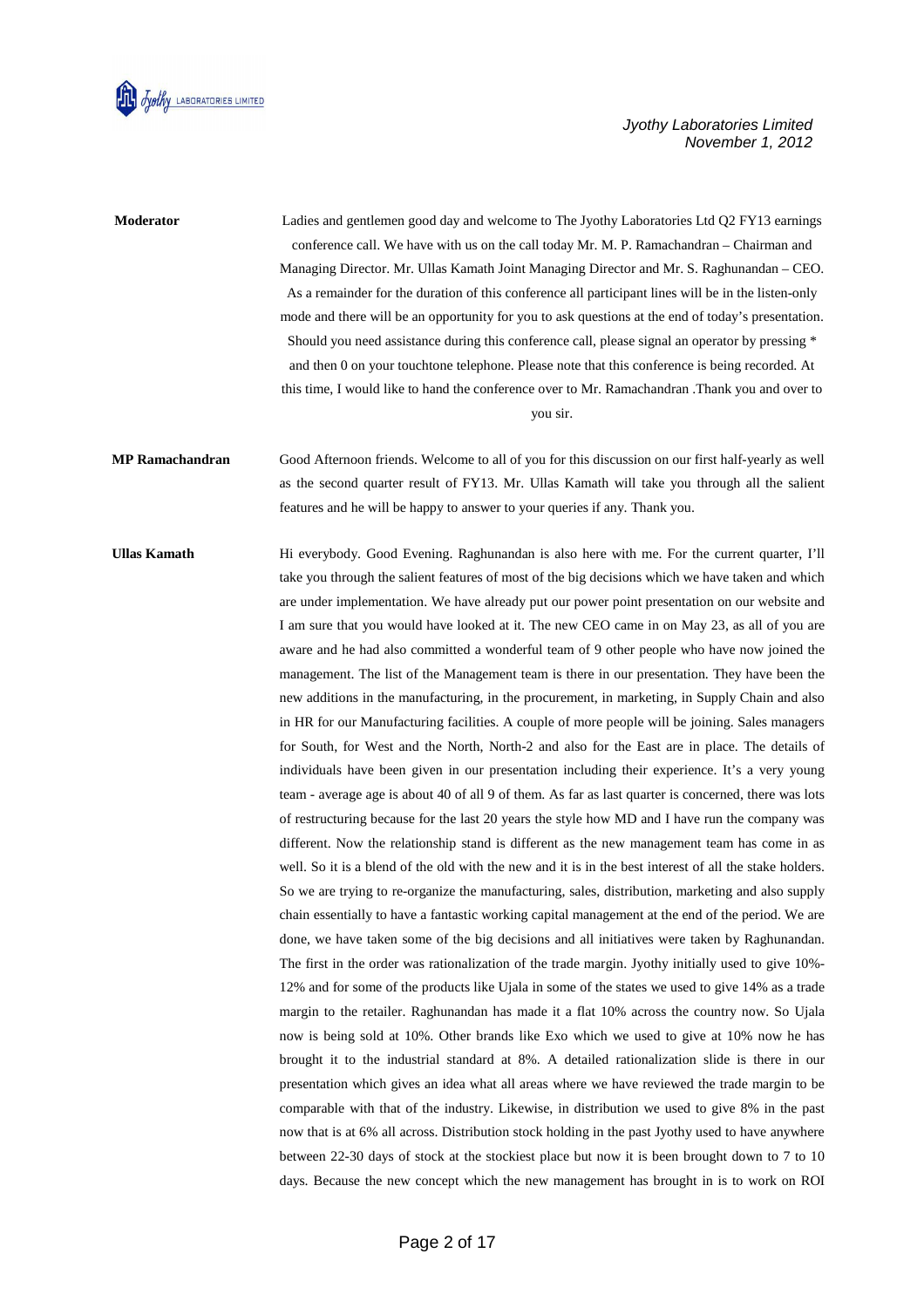

model wherein the stockiest has to get a decent return on his investment which could be between 20-24% and not on really hard margin basis. Going forward, the big decision which we have taken in distribution is that to have fewer, stronger, better and bigger distributors. Earlier we used to have the 3500 distributors across the country and all of them we were treating them as a distributor. Everybody was getting the same margin but now some of them will be our distributor, some will become our super stockiest and some people will become sub-stockiest. All of them will be retained in the business the way they used to be, as far association is concerned. However, the channel in which they will be working in the Urban will change to through company to C&F to the distributors directly. Whereas in rural, it will be company to C&F to the super stockiest and then to the sub stockiest. So some of our small stockiest will become sub stockiest, some of our big stockiest will become super stockiest and in entirety CSA we had gone in the past, we had gone to depot through to C&F. Now Raghunandan has taken off the depot also, so it will be directly from the company to C&F. We should have a savings of about 2%. In the case of rationalization of the trade margin, we have already attained between 3- 4%. We have already seeing improvement in the gross margin because of the CSA becoming depot becoming C&F; we are gaining about 2% now. And improvement in the EBITDA is very visible in the last quarter. We are now at 12.58% and going forward our target is to achieve 16% for the March quarter. Regarding investment in advertisement and sales promotion - Our target is to spend anywhere between 10-12% and depending on improvement in the margin we will be spending that kind of money in the quarters to come. Overall margin efficiency just to give a highlight: The trade margin we have got about 2%, distribution margin about 2%, C&F saving around 2%, efficiency in procurement is about 1%, packaging efficiency is about 1% and manufacturing efficiency we are expecting about 2% in the coming quarters. So over all - last 90 days in the quarter ending  $30<sup>th</sup>$  September lot of initiatives were taken. The results of the same you are seeing partially this quarter but rest of the things you will see in the coming quarters. 2012-2013 will be a year which we will remember forever because this is the stepping stone for the New Jyothy Labs Ltd once Henkel merges with us completely. So these are the big decisions and implementations what we have done and now I will take your questions. Raghu is also here. So if you have any questions to him, you can ask him. So I`ll take your questions also.

**Moderator** Thank you very much Sir. We will now begining the Question and Answer session. We have the first question from the line of Abneesh Roy from Edelweiss. Please go ahead.

**Abneesh Roy** Sir, thanks for the opportunity. My first question is on the rationalization of Margins. We still have some band of margin. For example, there is 8-10% in Exo and in Maya 10-15%. So is still we have a band is some of the products?

**Ullas Kamath In s**ome of the states we have taken the decision immediately. But these things will be rationalized before March. Because in some states we have taken 2 step reductions where we have made from 12 to 10 and in some states we have made 10 to 8. But by March you can be rest assured that will be one margin across the country. Especially in Maya which is the product which generally helps more on the scheme, so there will be some difference.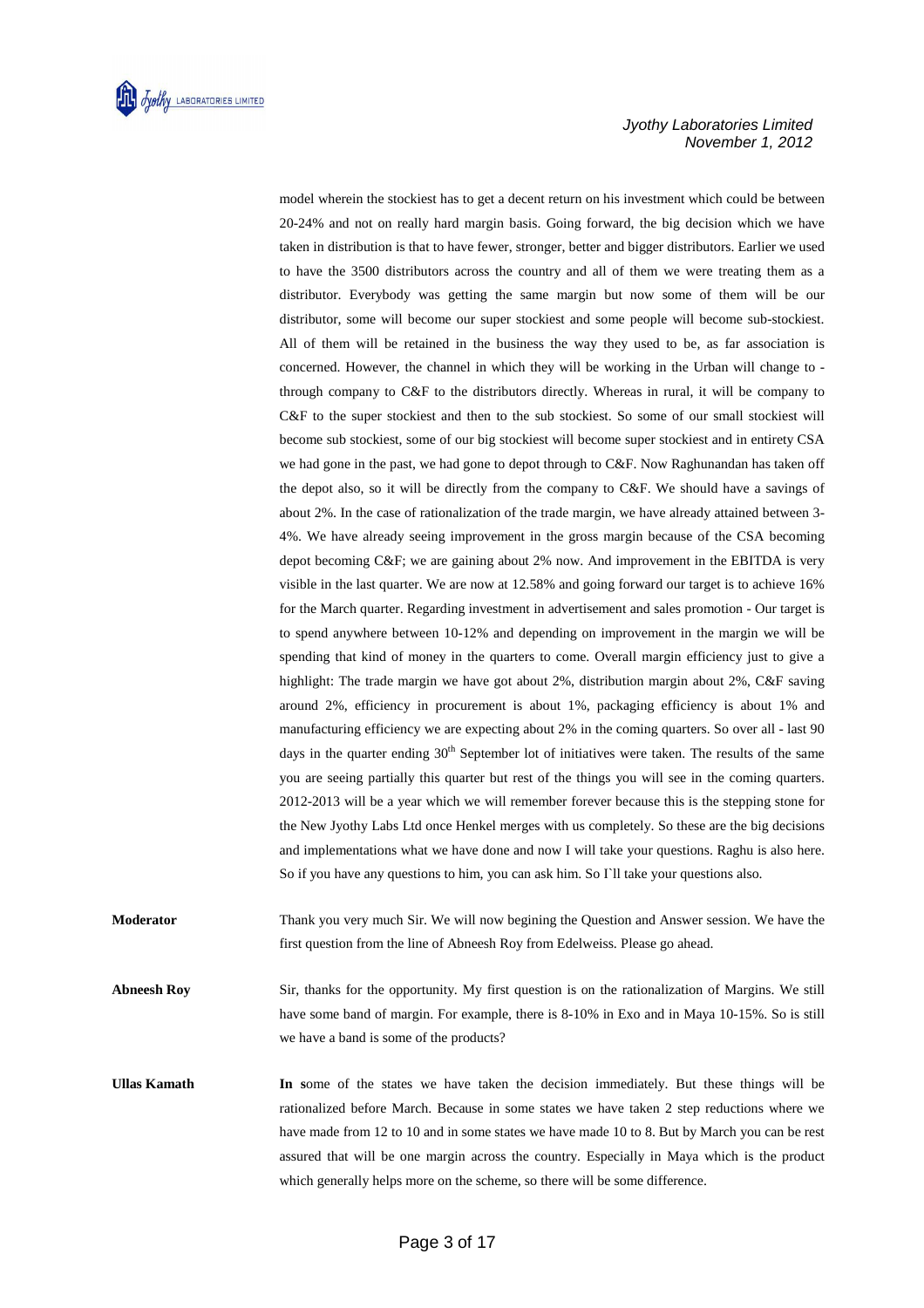

**Abneesh Roy** Sir, this is a very bold step and congrats on such a move. Question is why we haven't done this till now and when you are going back to the retailer and cutting his margin from say 15 to10% in some cases, 20 to 15 in some, so what made you take such a bold move and similarly at the stockiest what is the reaction? Because his income from you is getting cut drastically in some cases. So what can be his reaction to our products and focus?

- **Ullas Kamath** Sir, Nobody will be happy when you reduce the margin and that's a fact. But the first question that you asked - why now and why not earlier. For everything the timing has to come and the timing what we have managed is the Henkel acquisition. In the past Jyothy was a stand-alone. We had one Ujala, one Maxo and half Exo. That is only in south India. When you have 2.5 brands, the way how you manage in the Market place is different than when you have 10 brands. Together now we are a 12,000-13,000 crore company. So the stockiest also think that it is much better to deal with a bigger company and we are just – we are comparing that with an industry. Also, as a backup to the distributor, we are saying that we will ensure your return on investment which we never used to do in the past. For that we are reducing a stock holding, so that he will get a better return on investment and the timing is exactly when the new management team has come in. At least to that extent I can tell everybody that it is the new management that has taken tough decisions and they know how to implement it and also the money what we are saving, we are putting that in advertisement to build the brand. Although earlier we used to spend 6 -7% on advertisement, going forward we will be spending 10-12% advertisements. To that extent the sale has to happen automatically and now we have a complete team to back up the sales.
- **Abneesh Roy Correct, Sir, My second question is in terms of market shares. Ujala and Maxo seem to have lost** some market share. Is it the normal Neilson data issue or is it that we have lost some share to may be some of the new player who has launched against Ujala? Maxo anyway is in a very competitive segment. So some insights on the market share?
- **Ullas Kamath** As far Ujala is concerned; we have not lost anything to the competition. It has historically been 1 or 2% here and there. It keeps moving and we do not want to talk about the competition. At the same time when there is an issue on the market share, we shall take the necessary steps to make sure that we are keeping our market share intact. As far as Maxo is concerned we did lose the market share. The category has not grown but we did lose about a percent market share. But if you see the brand performance in Maxo, we have drastically improved the gross margin there. This is because we have increased the retail price of our Maxo brand when the competition did not increase it, that gave us about 12% and then we reduced a bit of sales promotion as well. We are investing the money in advertisement as far as the liquid is concerned. So investment in liquid, changing the retail price, taking it up by 12% and reducing little bit of sales promotion, we felt the end result of losing 1% market share was not really alarming because we have got better gross margin of 26% now on Maxo.
- **Abneesh Roy** Sir, My last question is on marketing. You are doing quite a bit of national marketing as brands like Margo, Pril and Exo is being taken National. So how do you see the ad spent in the coming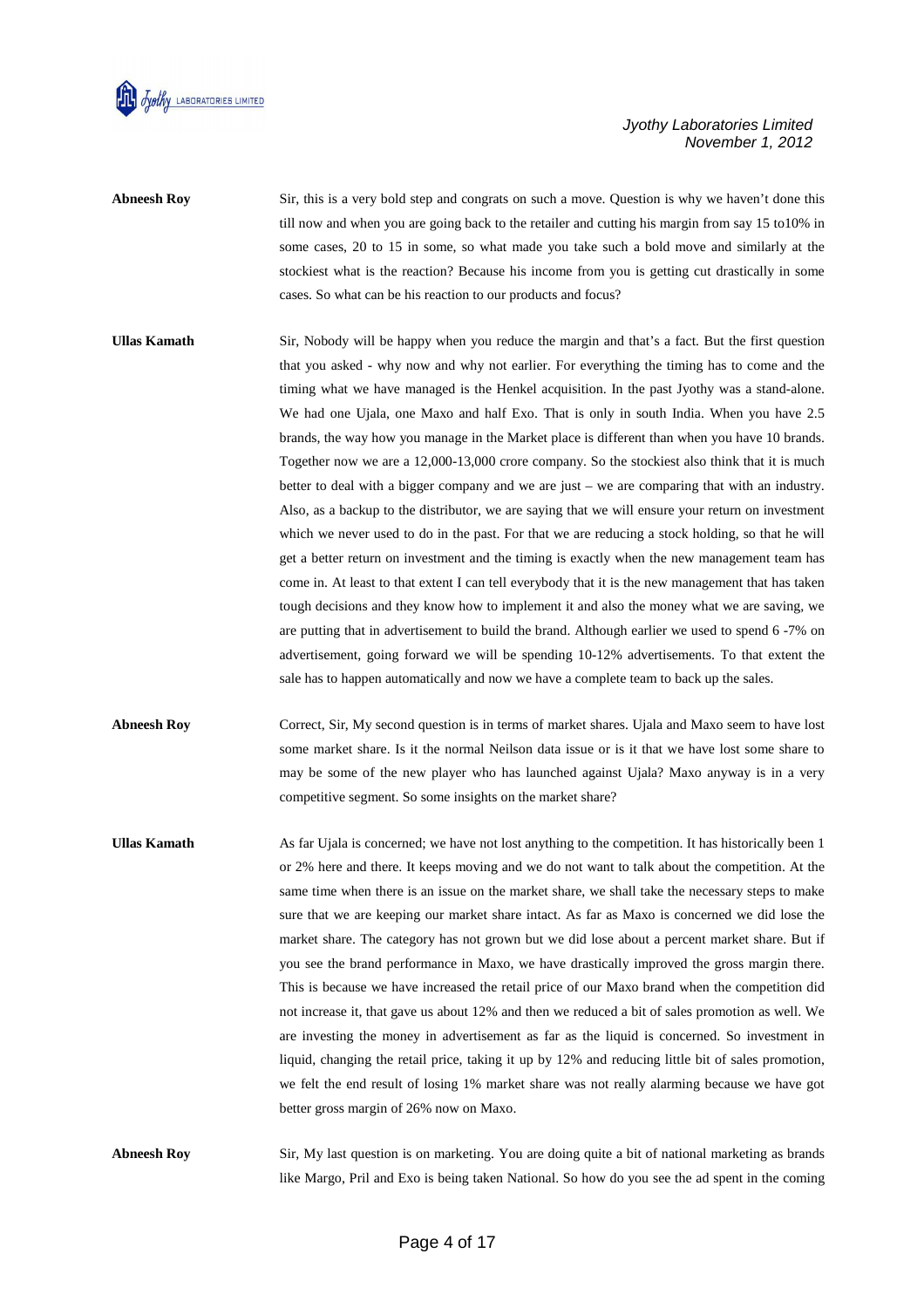

quarters - any drastic increase or will it be because of the distribution commission which you all are going save, it is largely going to come from there?

**Ullas Kamath** I am extremely happy that you have seen our all our commercials. I am happy that are we are all on the national level now Abneesh. Coming to your point, yes we are walking very tight rope, whatever the savings is happening now, wherever it's possible we are plowing back into the advertisement. We are not gone in full swing of spending 10-12%. As of now we are still at 8% but the next quarter we might go up to 9%, then we go to 10% and probably thereafter we will settle down at 12% in the coming year. But objective with the top management is what we have is that wherever we are saving; leaving enough behind to invest on advertisements. So target is to reach 12% to spend on brand in the next year, but this year over all we might be about  $9 - 10\%$ for the year 2012-13.

**Moderator** Thank you. The next question is from the line of Aashish Upganlawar from Spark Capital**.** Please go ahead.

**Aashish Upganlawar** Just wanted some curve on the final gross margin that you see after all the re-structuring. You said 16% EBITDA the margin that you target after the advertisement spends increased, so approximately how much do you see at the stand alone entity making?

**Ullas Kamath** 16% EBITDA is for the stand-alone. That is what we are targeting for the March quarter. So if it is 16% EBITDA, end gross margin for the March quarter will be about 45% and in that EBITDA margin will have spent about 10-12% on advertisement.

- **Aashish Upganlawar** Sir, you mentioned some good things about the Maxo brand that we have in terms of restructuring so as to make that brand profitable and we have seen some result of that this quarter. So how do you strategize to basically improve the profitability of that brand and where do we see going maybe two years down the line. How does this brand work for us?
- **Ullas Kamath** In Maxo today the contribution of the liquid has gone up from 8%-12%. That's a 50% increase when compared to the same period last time. So the new team is definitely spending lot of time and bringing out the new variance. The liquid is already come and we are getting in a big way, we are getting into the spray. i.e. aerosol and over all we would like to have 60% contribution from the coil and 40% from non-coil. If that is the case then our gross margin there will be around 40% and there also we will be able to achieve our EBITDA margin say about 14-15%. So the strategy is in place. I will not be able to explain the strategy because of the competitive scenario in which we are working but the new management team is working very hard on repositioning the brand and focusing more on non-coil at the same time maintaining the margins what we have shown in this quarter maintaining that in the coil segment.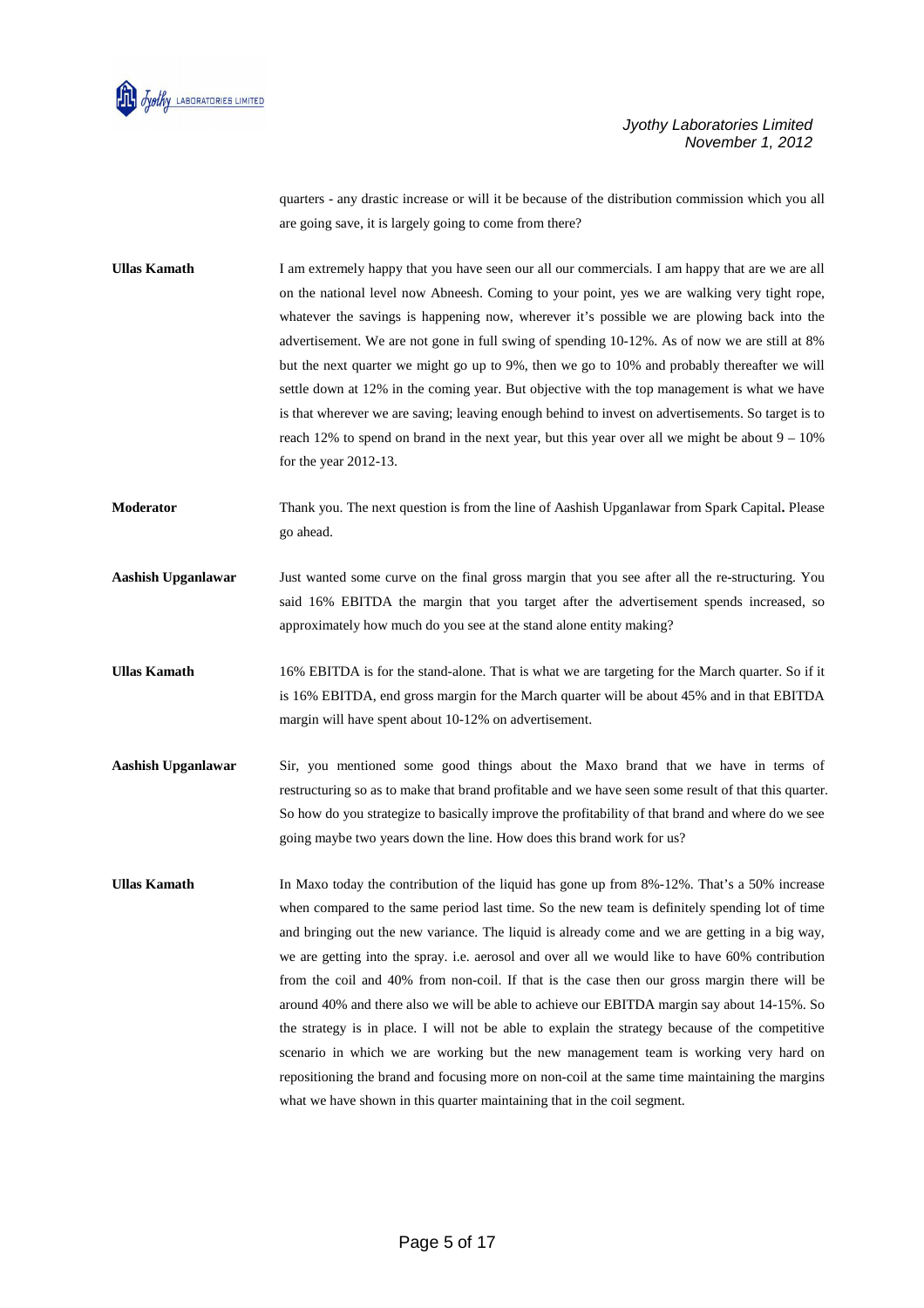

| Aashish Upganlawar | Okay. Sir but you said about 12% price increase that you have taken in Maxo, so this is across  |
|--------------------|-------------------------------------------------------------------------------------------------|
|                    | coils and the liquids probably. So how does that stack up against competition? Are we operating |
|                    | still at a discount to competition? Could you give an update on that?                           |
|                    |                                                                                                 |
| Ullas Kamath       | Yes, Some of the SKUs we are premium. Some of the SKU we are at par. But we are not             |

- discount to any competition. Some of the SKU we are at par because they've also taken the price hike in the recent past but to some of them we are still expensive by about Rs.2 per SKU**.**
- **Aashish Upganlawar** Okay. Sir Just wanted to comment on Henkel performance this quarter. I mean, It showed a degrowth in the numbers that were published, so any comments to offer on that?
- **Ullas Kamath Henkel de-growth that is happened only at primary sales level. It is only because when we have** changed most of the distributors that were working in the past. Some of the stock what they had, we didn't want to take it back and we allowed them to sell it in the market place. So it is just a month hit what we had taken knowingly and we are fine with that. Secondary sale is not affected. The primary sale was affected when we were shifting the distributors. We had to settle lot of their old pending accounts and for that there was disruption in sales in all the states and that's the only reason . Nothing else.
- **Aashish Upganlawar** So one month sales were lost because of this approximately.
- **Ullas Kamath** Yes. Approximately 1 month. Restructuring the bills. We lost about a month sales in Henkel. But we are back. October month is absolutely fine under control.
- **Aashish Upganlawar** Okay. Sir, On the distribution realignment that we did, are we selling/ cross selling the products of JLL and Henkel basically after the restructuring that we had in distribution or because the synergy benefits still are not probably visible in Henkel, so when would these be visible and how is it going on these.
- **Ullas Kamath** It will be visible in the next year completely 2013- 14. As of now the 2 entities are different entities. There is JCPL and JLL. And right now we are billing the Henkel products to JCPL and we are billing Jyothy products from JYL. So what happens is that the entire synergy when you want to get it, that has to be a merged entity and that should happen. Nov  $22<sup>nd</sup>$  we are having the AGM of both the companies with that if we are able to merge both the entities before  $31<sup>st</sup>$  of March then there will be only one balance sheet as of  $31<sup>st</sup>$  March 2013 and thereafter there will be one company which is supplying to all the distributors. So complete Synergy we will get in the year 2013-14. Until then we need to manage with the two companies, two billings and two recoveries with the same distributors but billing will happen from 2 different companies for their different products.

**Aashish Upganlawar** Cross selling has not started as such at all.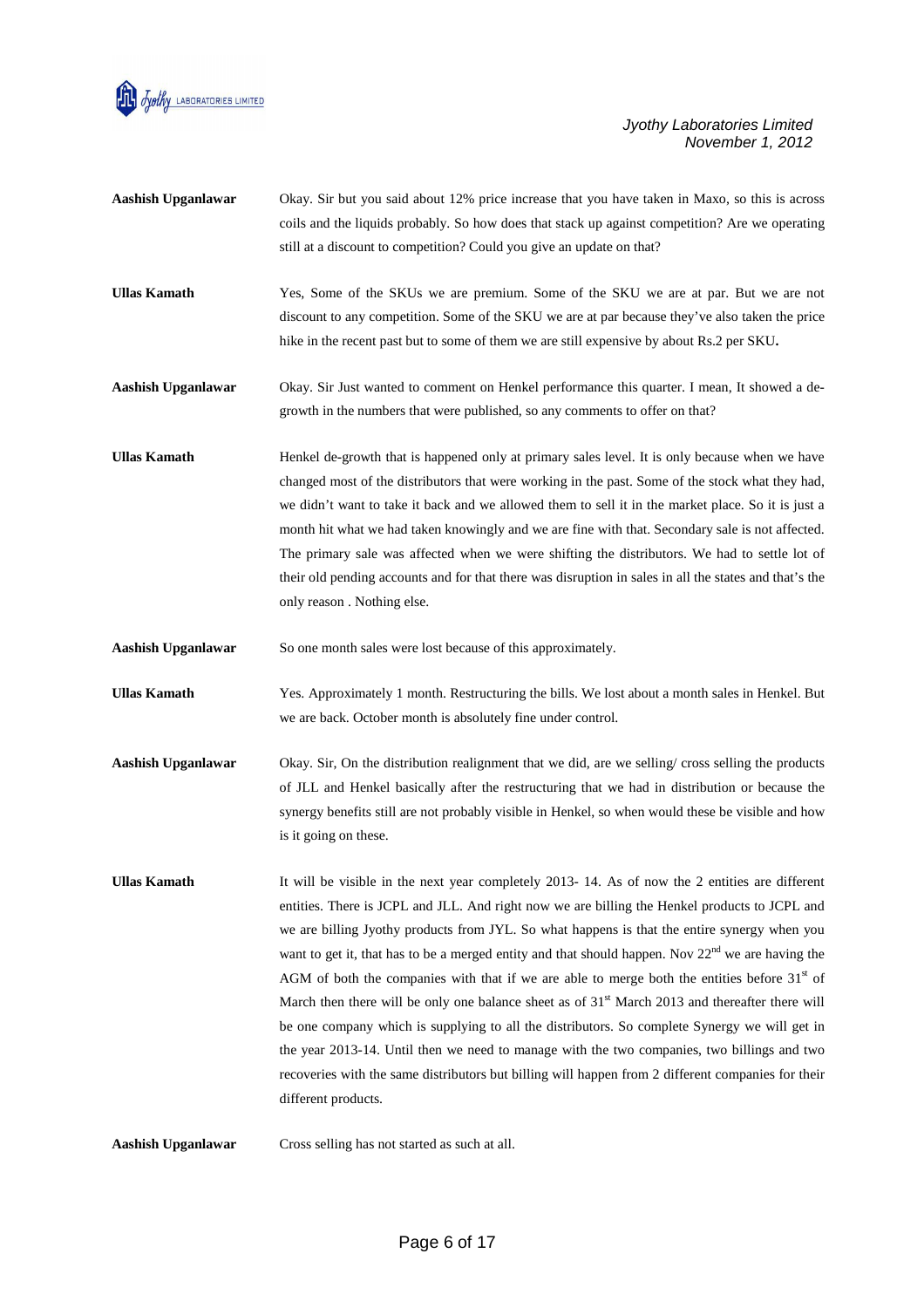

**Ullas Kamath** Cross selling will not happen because the distributor is the same for both. So that is the synergy we are getting now. But the difficulty is that if he has to get the JLL stock, he has to place the order with JLL and if he has to get the Henkel product he has to place the order with JCPL. Now to that extent the synergy has not come so far but it will come as we go forward in one or two quarters.

**Aashish Upganlawar** But does it matter if the billing is from 2 separate entities and the same guy is selling the brands of both entities.

- **Ullas Kamath** I am saying that you won't get 100%, maybe you get 80%. But what happens is that he has to place the order, the truck has to go from here, the billing is different and that go-down is different, you cannot keep both at the same place. So there are lot of practical issues but otherwise I fully agree with you that synergy will be there at the end. The last mile-the synergy will be there. Because the sales staff is the same and distributor is the same. But managing the stock sometimes will be easier if everything is operating from one company and one go-down.
- **Moderator Thank you. We have the next question from the line of Gagan Burana from ICICI Securities.** Please go ahead.
- **Gagan Burana** Just couple of questions. First on the majors which you have taken to a fresh invoicing the trade margin and the dealer margin. Do you think it will have any impact on the top line growth in the coming quarters? Secondly on the insecticide business there is a slight de-growth in this quarter. Despite last quarter being a monsoon quarter and you know we have our break of dengue in the current quarter, how do you see the segment doing?
- Ullas Kamath The answer to the first question is that you know like, despite us cutting down the trade margin the distribution margin, still our top line has grown. That is only because of the power of the brand, which we have in market place for Exo. And Maxo sale has come down for the reason that we have increased the retail price when the competition has not increased the retail price. That's again the bold initiate by the new management. So they increase the price by 12% and they reduce the trade margin and also reduce a bit of sales promotion to conserve the money to spend the money on the brand. They have spent the money on our liquid vaporizer where we have taken Madhavan as the brand ambassador. Now it's all these tough measures taken against a brand which people used to call as a commodity which in reality our new management team has proved that no brand has its own pull. We have maintained the same business, same turn over but the profit has improved from 12% gross margin to 25%. So that's the money which they will be investing back on the advertisement. Exo has done exceedingly well. We have now gone national with Exo and Pril and Margo with TV commercials. So these are all the new things, initiatives taken by us.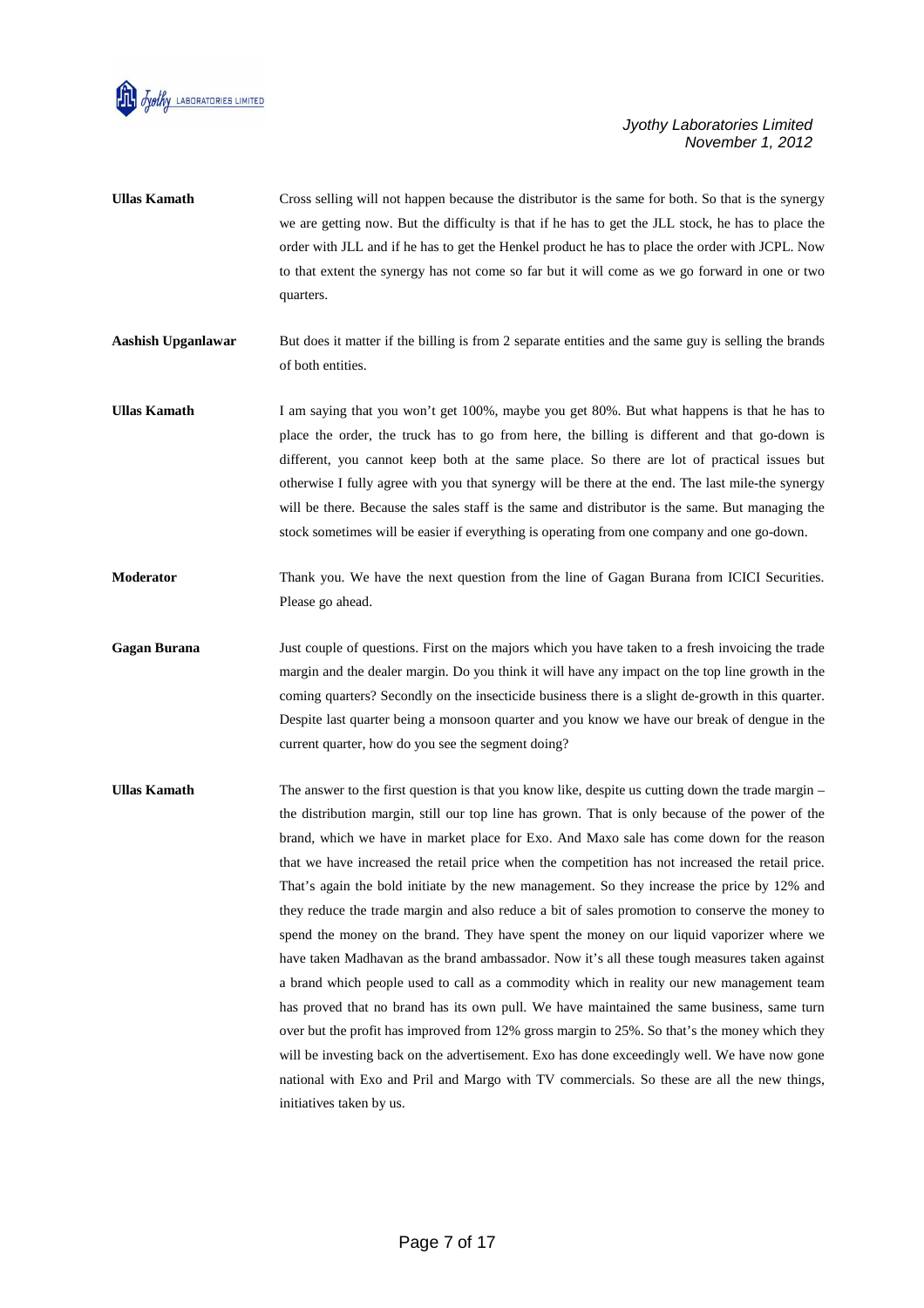

|                     | to rationalize the distribution margin or trade margin, there has been some impact on the top line<br>growth. Do you see this kind of pressure coming on the top line growth for you?                                                                                                                                                                                                                                                                                                                                                                                                                                                                                   |
|---------------------|-------------------------------------------------------------------------------------------------------------------------------------------------------------------------------------------------------------------------------------------------------------------------------------------------------------------------------------------------------------------------------------------------------------------------------------------------------------------------------------------------------------------------------------------------------------------------------------------------------------------------------------------------------------------------|
| <b>Ullas Kamath</b> | Sir, I should have grown by 40%. I have grown only by 15%. So already I have taken that hit of<br>25%. If you see by the last quarter, if you see my half year $-1$ have grown by 40%. This quarter<br>in the way in which we otherwise will have worked I should have grown not less than 40%. The<br>fact that I have grown by 15% means that I have taken a hit of 25% already which is not seen.                                                                                                                                                                                                                                                                    |
| <b>Gagan Burana</b> | Okay. So your this run rate of 15-20% would go on sir for probably how many quarters<br>according to you?                                                                                                                                                                                                                                                                                                                                                                                                                                                                                                                                                               |
| <b>Ullas Kamath</b> | Which one Sir?                                                                                                                                                                                                                                                                                                                                                                                                                                                                                                                                                                                                                                                          |
| <b>Gagan Burana</b> | Sir, the current growth rate you said is 15% compared to 40% which you were doing earlier, you<br>think this run rate is going to continue for at least couple of more quarters?                                                                                                                                                                                                                                                                                                                                                                                                                                                                                        |
| <b>Ullas Kamath</b> | For the year 2013, we will be doing not less than 25% top line growth for the year 2013. Even<br>with all these difficulties still we'll be crossing 25% topline growth. As far as the bottom line is<br>concerned, we need to see how we spend the money on brand and do we do spend the money on<br>sales promotion. Probably in the next analyst call we will be able to give a clear guidance<br>because lot of things are happening with the new management team and we want to give them<br>sufficient time to come back to us the way how they expect us to spend the money on the brand.<br>To that extent the bottom line we will know after December quarter. |
| <b>Gagan Burana</b> | Sir, Second question on insecticide. I mean how do you see the growth in the entire context<br>Dengue outbreak you know in some part of the countries.                                                                                                                                                                                                                                                                                                                                                                                                                                                                                                                  |
| <b>Ullas Kamath</b> | The category as of now is not grown for the last quarter but we should be growing in line with<br>the category and the biggest season, 1/3 of the sale comes in February-March. And yes, your<br>question about Dengue - the awareness keeps going up but it is on the spike here and there and<br>people forget after sometime about it. However, the overall mosquito repellent business is<br>growing at about 12-15%, we should also be able to grow at the same percentage if we are<br>maintaining our market share.                                                                                                                                              |
| Moderator           | The next question is from the line of Grishma Shah from Envision Capital. Please go ahead.                                                                                                                                                                                                                                                                                                                                                                                                                                                                                                                                                                              |
| Grishma Shah        | I just wanted to know - what is the kind of Volume growth that we have seen quarter across<br>categories?                                                                                                                                                                                                                                                                                                                                                                                                                                                                                                                                                               |
| <b>Ullas Kamath</b> | Volume for the entire quarter is more or less flat. Whatever we have gained is primarily because                                                                                                                                                                                                                                                                                                                                                                                                                                                                                                                                                                        |

Gagan Burana **No Sir, what I mean to ask is we have seen some other companies as well. When they had time** 

of little increase in retail price of Maxo and Exo. The trade margin rationalization is affected in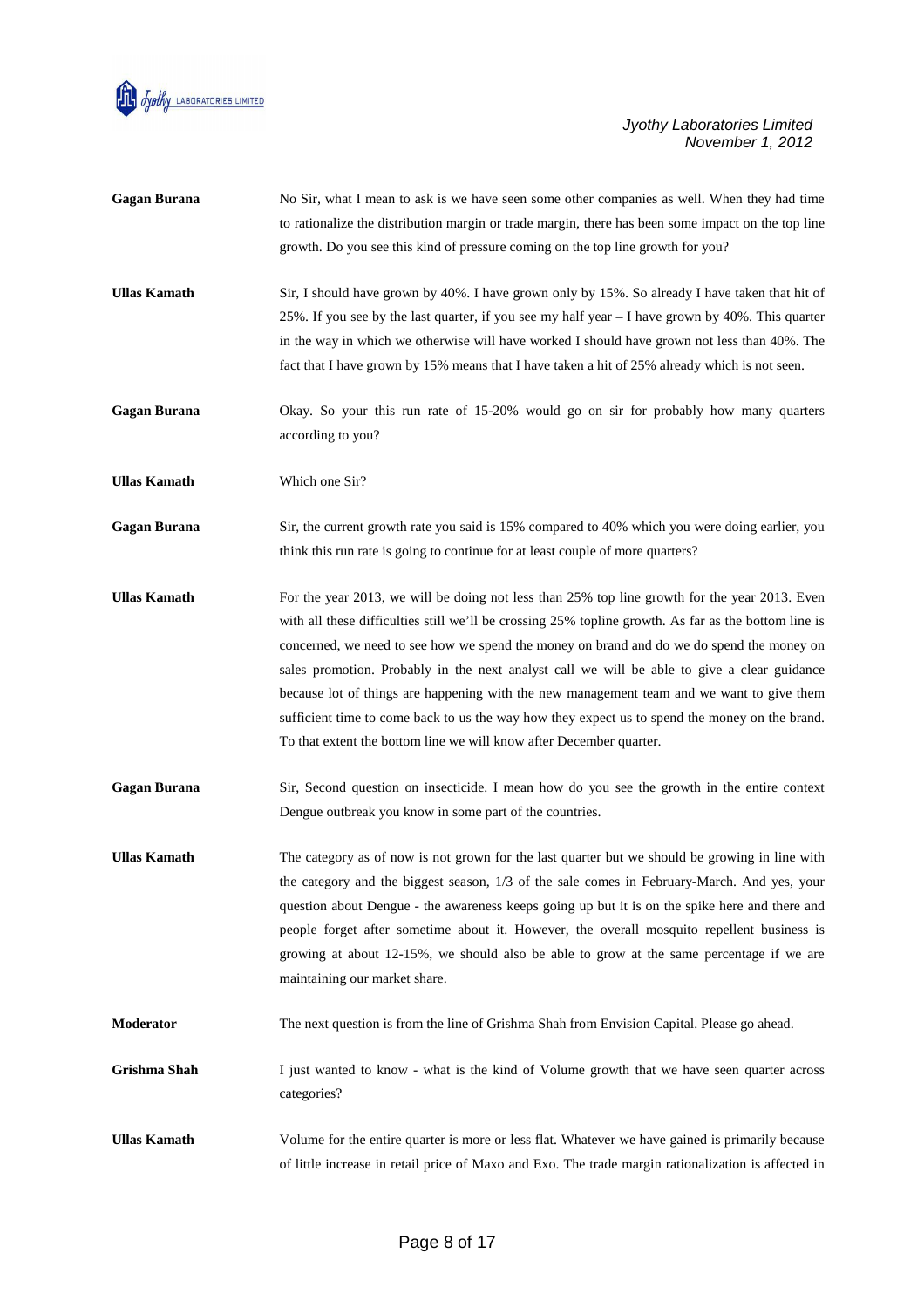

the higher billing because of the higher yield. So this is all because of the many tough decisions we have taken and we are maintaining the volume. Going forward we expect at least about 10- 12% volume growth in the coming quarters. By March we should be able to get at least 15% volume growth and with the volume and the value it should be about 25% for the year.

Grishma Shah The other question was on debt. What is the cost of debt for us now? Long term and short term put together the average cost and how are we planning to repay it given that we will also be evaluating the land sale at Henkel at various locations.

Ullas Kamath **As of now the average cost for our debt is about 11%. We are going to repay it by the sale of** some of the real estates which we are working on and converting our positive working capital towards negative working capital and also internal accruals. Once Henkel is merged with Jyothy Laboratories Ltd and we expect Henkel's profitability to help us to pay the interest in the principle. But we are keeping all our options open at this point in time. The entire management focus is it get the top line and bottom line in place at the EBITDA level and in the coming quarters we will see how best we can reduce our interest burden.

Grishma Shah To understand it correctly, more because we are changing our distribution network entirely and the trade margins.

**Ullas Kamath** We have not changed completely. Within the existing distribution set up, we have re-organized. Earlier we used to have every distributor of Jyothy Laboratories Ltd called as a distributor whether he is selling a crore per month or selling 10,000 rupees a month, he was a distributor. Now the new management team has just reorganized it saying that all the distributors who are doing more than Rs. 15 lakh sale per month will be called as a distributor. So that will be about 1500 distributors across the country. All the small distributors we now call them as a substockiest and we will have a super stockiest in between. So we supply to the super stockiest and we don't expose on our credit sale everything on a cash and carry. The super stockiest will supply to the smaller, sub-stockiest. This is in line with the how the FMCG companies are working. This is the new initiative of the new management team who have worked with the other companies and have seen every kind of distribution. So we have gone into a final hybrid system of a distribution which is cost efficient and also at the same time there is no exposure on debtors. Because it will completely be Cash and Carry.

**Grishma Shah** But the inventory short up to 109 crores.

**Ullas Kamath** Yes. We have built up the inventory because of some of the national launches.So it is comparable to the industry.

Grishma Shah **And lastly the outlook** on key raw materials - how is that behaved?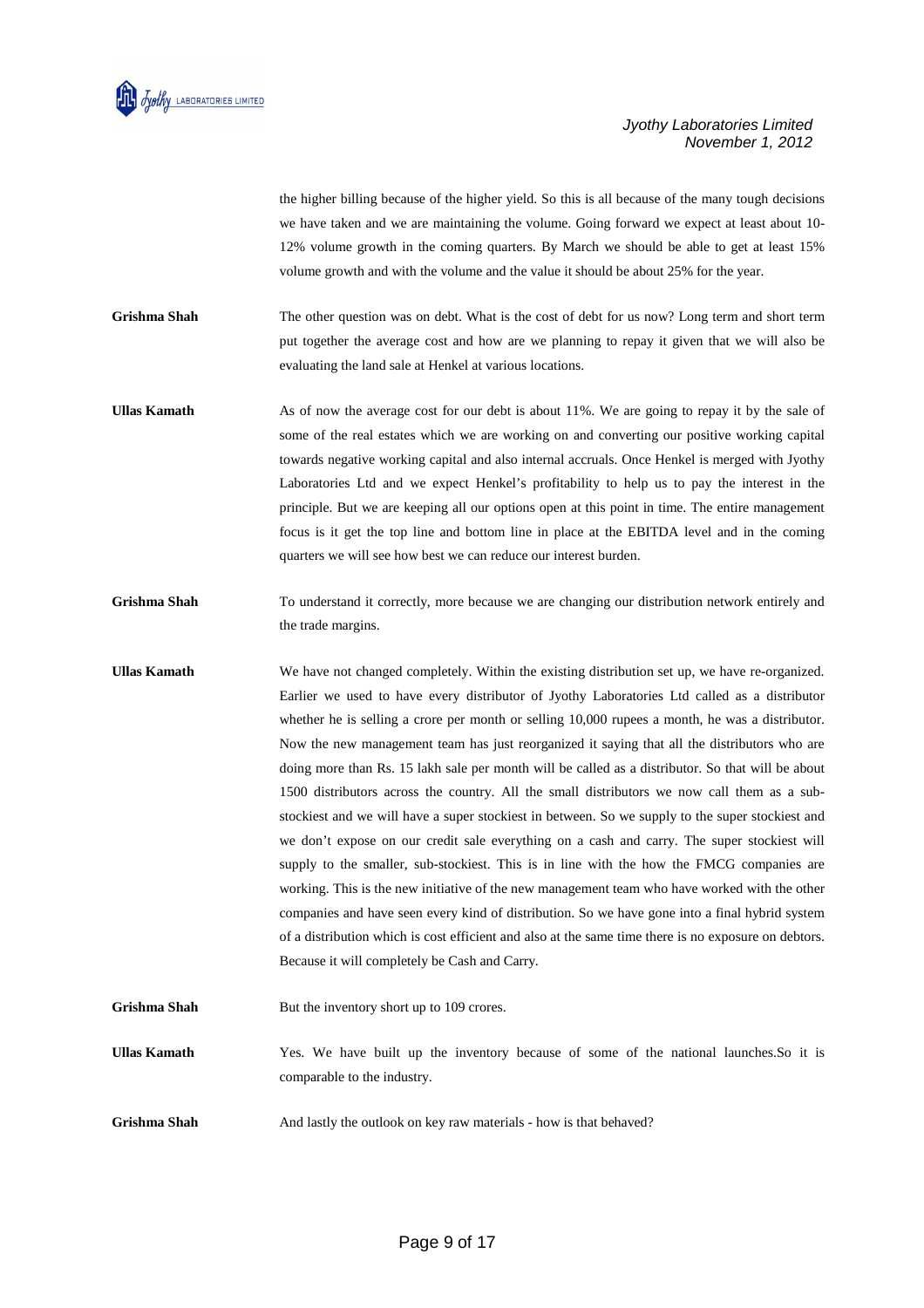

- **Ullas Kamath** As of now it is stable. There is not much in the key raw materials. As far as Ujala is concerned, everything is under control. It is comparable to that of the earlier quarter. **As far as Maxo is concerned, the gorgom cost has come down**, which is beneficial to us, but otherwise all packing materials has gone up a little bit, as in when the transportation cost goes up and the diesel price goes up, the packaging material cost indirectly will have an impact on that, but otherwise overall it is under control.
- **Grishma Shah Fine Thank you.**

**Moderator** We have the next question from the line of Kunal Bhatia of Dalal & Broacha. Please go ahead.

**Kunal Bhatia** Just wanted to know, Sir- in case of Henkel, how much of our sales was lost in this quarter because of the change in the distribution system.

**Ullas Kamath About 10-12 crore in the primary.** 

**Kunal Bhatia** 10-12 crore. Okay. Sir moving forward our average sales in case of Henkel has been coming down. What's your take on that? What can we expect going forward?

**Ullas Kamath** We have already done about 40% more in the month of October as far as Henkel sale is concerned. So whatever is the loss, we will try to make up in the coming month. At the end of the year you won't see any loss in Henkel. Because this is just a one time correction. When we say that we are integrating both the distributors and when we have our 3500 distributors and theirs about 2000 + distributors, then we have really given the town level and we want to shift one person to other person, there is a slump, you know hard winnings will be there, they will take about a week's time, 10 days, 15 days and till no sale will happen. This all what we have lost and with my experience what we have lost for about a month's sale is hardly anything when you see some of the big integrations that have happened in the country. These are all credits to our new management team.

**Kunal Bhatia** Okay. And Sir, what kinds of margins do we expect in the next 6 months for Henkel?

**Ullas Kamath** For both we should be targeting at 16% EBITDA margin. This is what we are keeping our target. May be here and there 1% but 16% is what we are targeting for both the companies.

**Kunal Bhatia** Okay. And any update on, We have been seeing your packaging for Exo has been changing quite a bit. So what's your outlook going forward under Exo business?

Ullas Kamath **EXO is doing extremely well. Growth has been, for the last quarter, 18% but half year we have** grown much more than that. Now we have gone national and you will see the similar growth happening in the quarters to come. So it's doing extremely well and every month we are gaining market shares. In Kerala we have become number one with almost 60% market share.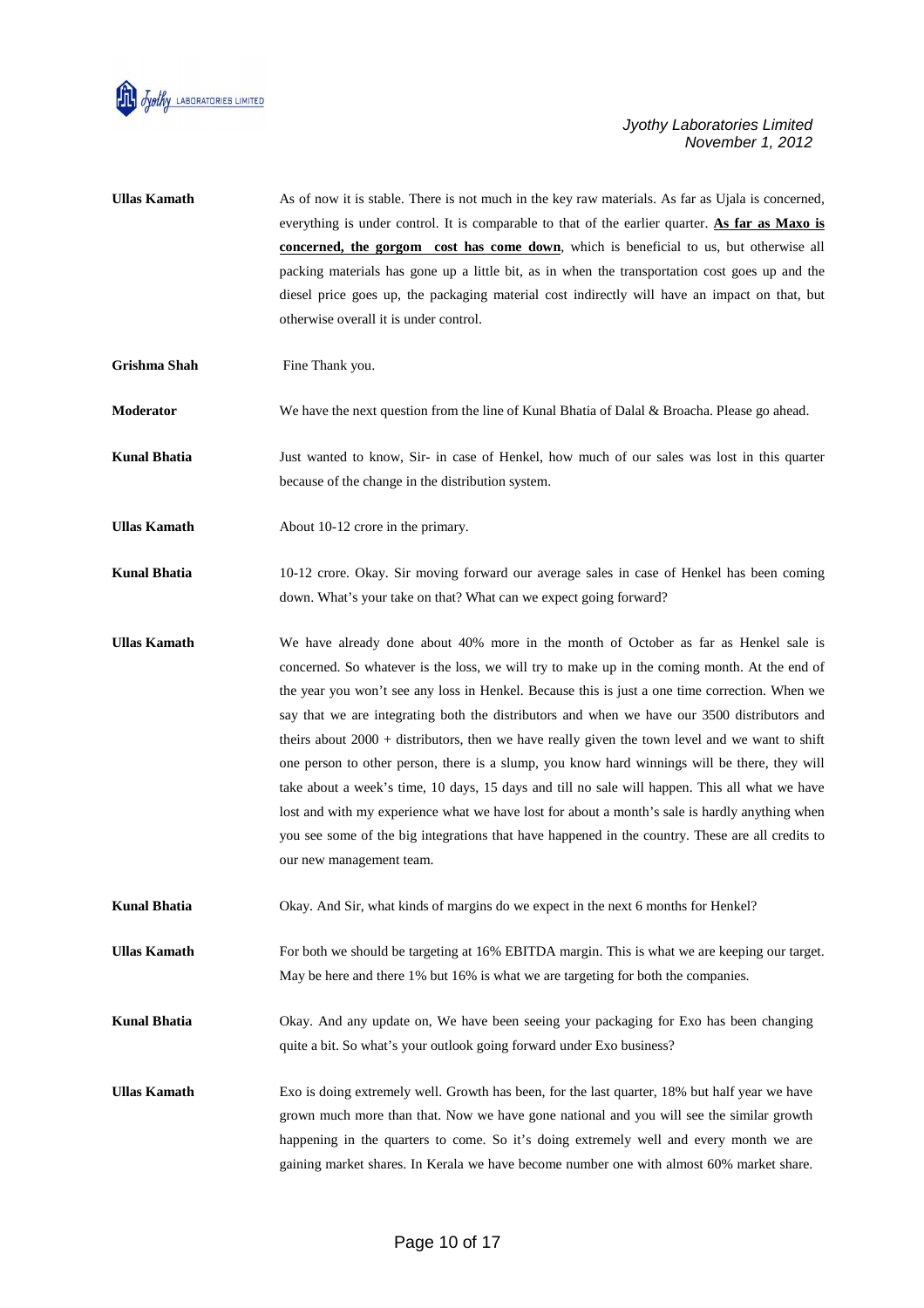

South India we are number two now and at national level we had about 12% market share. We are gaining market share month after month.

**Moderator** Thank you. The next question will be from the line of Rajat Budhiraja from Banyan Capitals. Please go ahead.

**Rajat Budhiraja** First question is regarding the canteen stores department channel. What percentage of revenue came from that particular one? And if you can comment on the trends you have seen in that particular segment.

- Ullas Kamath Canteen stores, for both the companies put together is about 12 to 15%. Henkel is 12%, Jyothy is 2%. So both put together it is about 14% from canteen stores. And you are very right that all the FMCG companies got hurt by the CSDs not placing the orders for a month or two. But what we have done is that now we are not dealing with any of the intermediaries. We have created our own team now and we have started getting the orders back. So we lost a month sale from CSD but everything is back on track. The new management team felt that it is much better to operate on our own rather than with the intermediaries, which is where the problems was. So, immediately new set up has been made, this is there in our presentation which has been put up on the website. So there is a complete vertical created by the new management team for CSD alone, they are working across the country and they are placing the orders and sale is back.
- **Rajat Budhiraja** My next question is about the sales employees you have in the company. Earlier, there was a particular incentive structure and with the changes that have been made in the whole sales and distribution side, could you comment on what that new incentive structure will look like?
- **Ullas Kamath** The incentive structure will still be there but the way how they work will be totally different than they how it used to work in the past. So, now there will be like a 20%, entire field force of Jyothy Laboratories Ltd. working on 20% of our retail outlets. Earlier we used to cover only once in 15 days, now we are covering every week. So, there will be more effective calls happening at 20% of the retail outlets. And balance 80% of the retail outlets where we get about 20-30% of our sales will be serviced by the distributor salesmen, because now our distributor's minimum salability is 50 lakhs a month. So he will be providing the sales for us, so that effective footsteps coverage in the market place will be of our existing 1,300 plus people and from the distributor we should be getting about 1,500 more. So there will be 2,800 people or so, out which only 1,300 would be existing on the payroll. In addition to that we will be getting additional 1,000 to 1,500 people from the distributor salesmen. Together there will be 2,800 people talking about our brands across the country. As far incentive is concerned, we will hold on to the same incentive program which will be anyways between 20 to 25% of the salary. They should get as a variable incentives.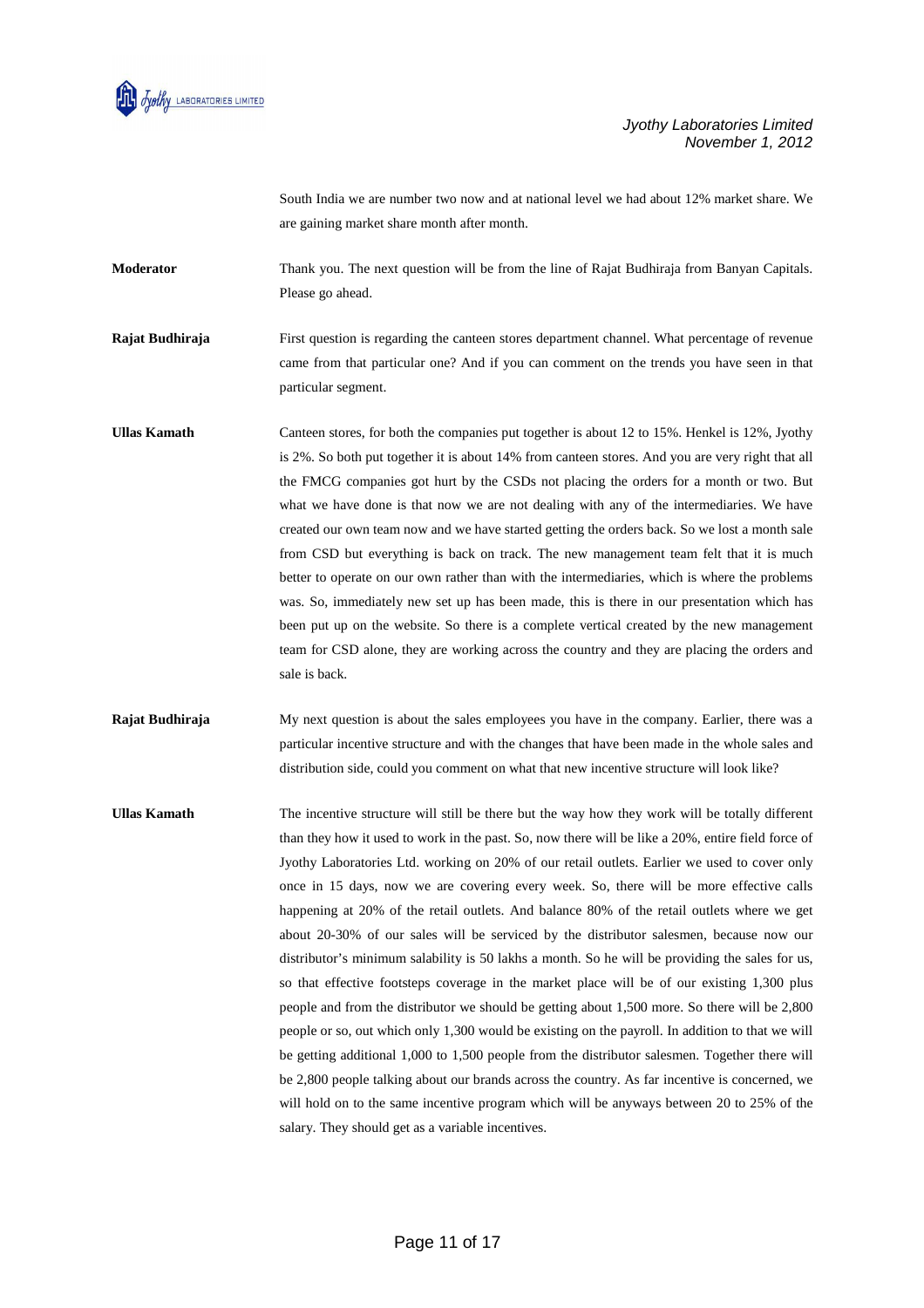

- **Rajat Budhiraja** Okay my last question is, compared to the June quarter there has been new decline for Jyothy standalone. I was just curious what was the dynamic behind it? Was it a particular brand or it is just the way you are transitioning your whole distribution channel? Would just like to get the commentary on that.
- **Ullas Kamath** One is that distribution channel definitely has made a difference. Second one is that they are all seasonal products, but in even in a particular season we are maintaining the same sales. But it is always Jyothy's quarter-by-quarter, if you compare the same quarter in the earlier period, you will get a better sense because of the mosquito coil business. The mosquito coil in the last quarter when compared to this quarter, this quarter will be less. The highest quarter mosquito coil happened in the March quarter. December quarter will be still less so, because it's a seasonal segment. The second one is that some of the brands have gone national in the last quarter, and so we have got additional sales because of pipeline selling. So, it is the combination of new launches, going to new geographies, seasonal products and fluctuations, but my advice to you is to compare the same quarter of the same period last year. You get a better sense on that. But sequential quarter it would take probably a year for us to streamline, because if you have 10 brands together then probably one seasonal product will not affect your sequential quarter. But in Jyothy Labs Ltd., Maxo sales are almost one-third.
- **Moderator** Thank you. The next question will be from the line of H. R. Gala from Quest Investment Advisors. Please go ahead.
- **H. R. Gala** I just wanted to know one thing that in Q2 of standalone Jyothy Lab if you see, the total material cost to sales has come down drastically from 58% to 51%. So you know that has straight away reflected in our EBITDA margin. Now, if you look at the Jyothy consumer products, YoY their material cost has gone up from 55 to 62. So, what could be the reason?
- **Ullas Kamath** In the case of Jyothy Laboratories Ltd., it is because of the combination of increase in the MRP of the product, acceleration of the trade margins, down the trade margins from 12 to 10 and distribution margins from 8 to 6. A combination of all this has resulted in the improvement in the margin. And also now the product input cost has come down other than SDP and things like that. Whereas in the case of JCPL we are not able to increase any of the retail price, because that we have not taken up so far. We have not done that because there will be some correction in the coming quarter due to the distribution, packaging and the new advertisement being put in place. However, so far we have not done anything there. The second one is that there because of the lower sale, most of the fixed expenses have been absorbed especially at the factory levels. Also in the last quarter, one of the good things that has happened is that in our Karaikal plant, in entirety **l**abour issues were solved. To that extent some expenses have gone in which has provided in the past. With the combination of all that we were not able to get as much as the benefit otherwise we would have got.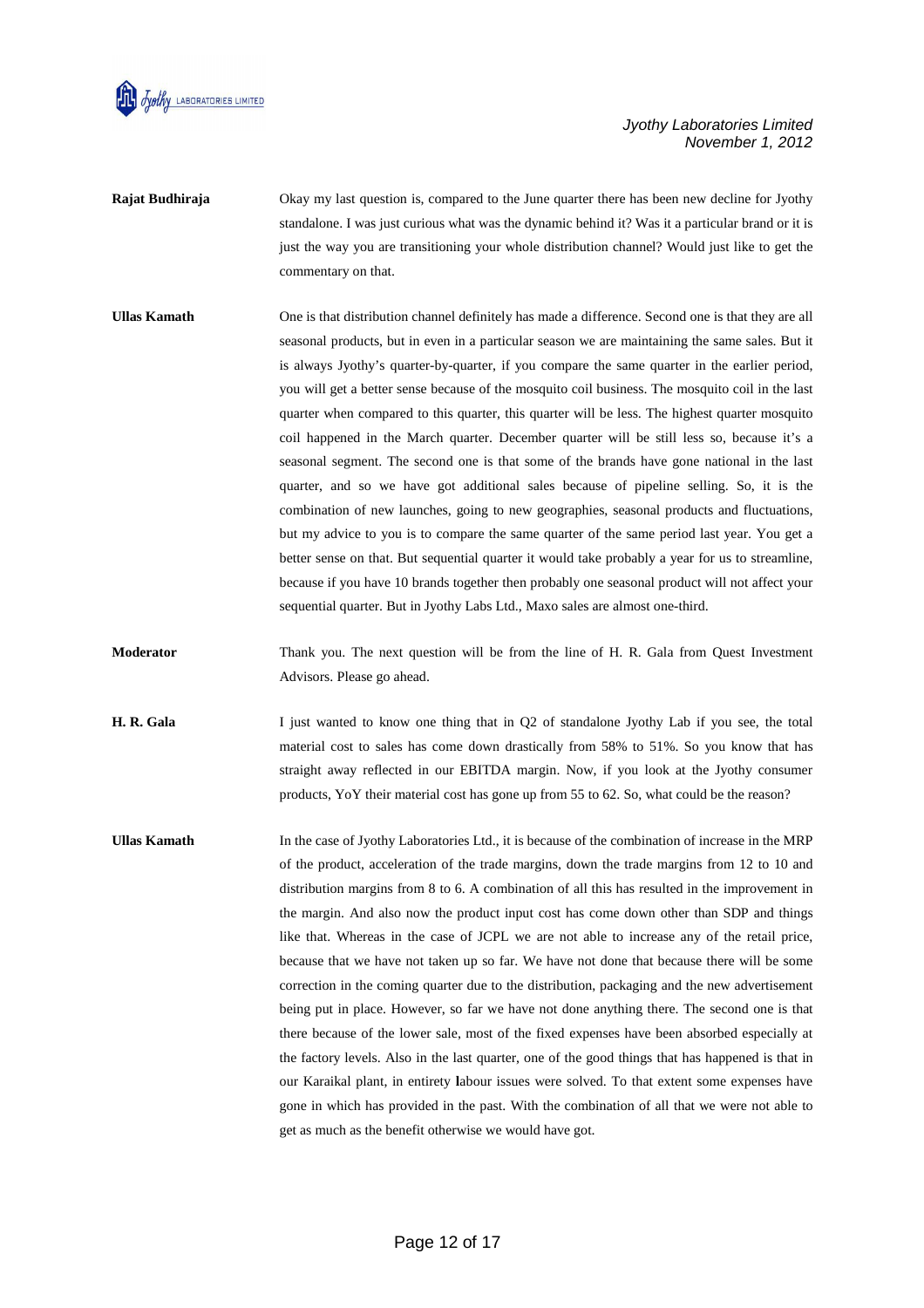

| H. R. Gala          | But my question was pertaining only to the material cost. What basically I wanted to know<br>was, is that, directionally the input cost is moving differently for Jyothy Labs as compared to<br>Jyothy Consumer Products?                                                                                                                                                                                                                                                                                                                                                                                                                                                                                                                                                               |
|---------------------|-----------------------------------------------------------------------------------------------------------------------------------------------------------------------------------------------------------------------------------------------------------------------------------------------------------------------------------------------------------------------------------------------------------------------------------------------------------------------------------------------------------------------------------------------------------------------------------------------------------------------------------------------------------------------------------------------------------------------------------------------------------------------------------------|
| <b>Ullas Kamath</b> | It is the percentage, because we are not able to increase price. Otherwise the rest of the things<br>are all the same.                                                                                                                                                                                                                                                                                                                                                                                                                                                                                                                                                                                                                                                                  |
| H. R. Gala          | Okay. Is there any development on getting some new products from Henkel? We had some<br>thinking that they had certain very interesting products.                                                                                                                                                                                                                                                                                                                                                                                                                                                                                                                                                                                                                                       |
| <b>Ullas Kamath</b> | All the interesting products are there in the pipeline and the new management team is looking<br>at every item because now we are taking in the category heads and so far we were able to get<br>only one category head and the other two people we are still scouting for. So, Raghunandan is<br>working very hard to put the people in place of marketing and rest of the things all are in place.<br>In the current year, Raghunandan has specifically put up the existing set up in order. All that is<br>there and consolidation take place and reorganisation takes place and both the entities are<br>merged together, next year you will see more brand extensions are happening in existing<br>portfolio. If at all we need to bring in new products, we are free to bring it. |
| Moderator           | Thank you. The next question will be from the line of Harit Kapoor from IDFC Securities.<br>Please go ahead.                                                                                                                                                                                                                                                                                                                                                                                                                                                                                                                                                                                                                                                                            |
| <b>Harit Kapoor</b> | Just on the Jyothy standalone portfolio, wanted to understand, we spoke at a length about how<br>the increase in retail price has affected Maxo. Just wanted to understand sir, what has<br>happened on the Ujala front, because a similar kind of flat-ish growth we have seen in Ujala as<br>well. If you could just throw some light with what has happened on that front.                                                                                                                                                                                                                                                                                                                                                                                                           |

**Ullas Kamath** It is the same reason. That when we increase retail price and decrease trade margin, there will be some resistance. So, you will have some muted sales for 15 days to one month. All of the things have come back to us now the market share will show you. As far as the market is concerned we have not lost any market share to the competition. And these are all one time correction which keeps happening whenever we increase the retail price, when we decrease the retail margin, when we decrease the distribution margin, and we also ask them to hold in less stock. With all the billing will come down. And when we go back to our distributors saying that your margin is less, retail margin is less, distribution margin is less and you keep less stock, and it is hard to ask them to give order for next one month. So, a lot of rationalization is happening. It is all looking at very long term point of view. Short term there will be pain, which we have already done with. As I replied to one of my other friend's question, what otherwise I would have grown 40% in the last quarter, I could grow only 15% is because of these difficulties and that is behind us now. Coming quarters top line will be back in order.

**Harit Kapoor** So, what was the quantum of price increase in Ujala?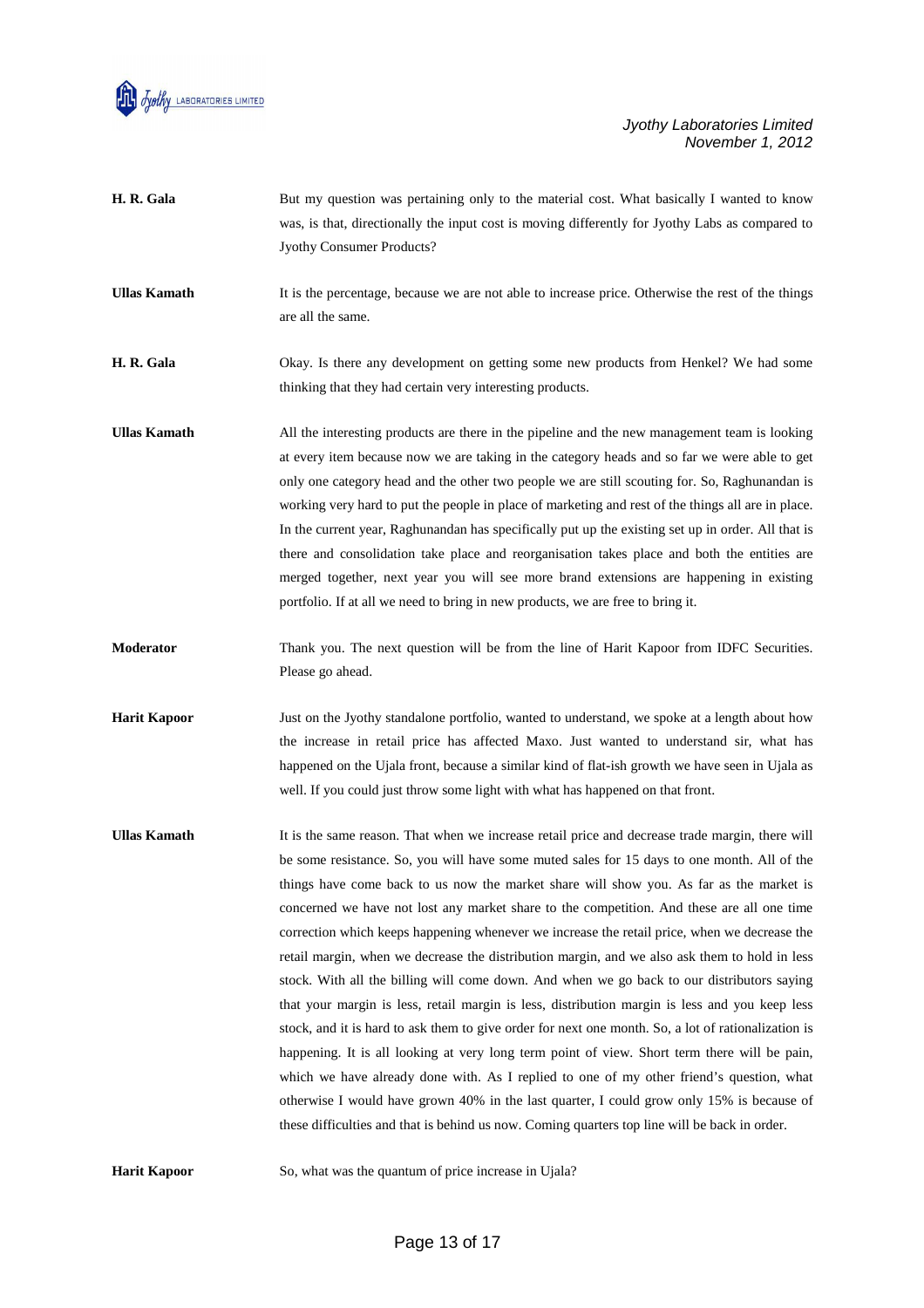

| <b>Ullas Kamath</b> | Ujala we have not done, but we have done in the case of Maxo by 12%. Exo we have taken a<br>small price hike.                                                                                                                                                                                                                                                                                                                                                                                                                                                                                                                                                                                                                                                     |
|---------------------|-------------------------------------------------------------------------------------------------------------------------------------------------------------------------------------------------------------------------------------------------------------------------------------------------------------------------------------------------------------------------------------------------------------------------------------------------------------------------------------------------------------------------------------------------------------------------------------------------------------------------------------------------------------------------------------------------------------------------------------------------------------------|
| <b>Harit Kapoor</b> | On Exo, is the product now available across markets?                                                                                                                                                                                                                                                                                                                                                                                                                                                                                                                                                                                                                                                                                                              |
| <b>Ullas Kamath</b> | In all big cities it is available now. Modern Trade we are still negotiating for Exo because<br>historically Henkel used to give modern trade 17-18% discount whereas Jyothy used to give<br>20-25% discount. So the new management team feels that we should settle down only at 17-<br>18% and not more than that. So, we are still negotiating. Modern Trade it will take some more<br>time for you to see the Exo rounds there, but otherwise across the country, all big cities Exo is<br>available and also the national camping is on.                                                                                                                                                                                                                     |
| <b>Harit Kapoor</b> | In Jyothy standalone portfolio, there is another product's segment which has grown 2x for the<br>half as well as 157% for the quarter. So, just wanted to know what has been driving growth<br>there?                                                                                                                                                                                                                                                                                                                                                                                                                                                                                                                                                             |
| <b>Ullas Kamath</b> | These are some of the products of Henkel which were not being represented in some of the<br>states and some of the towns, which we have supported with Jyothy Laboratories Ltd. Other<br>products is our Jeeva, our Morlite, our Maya Agarbatti and also some of the Henkel products<br>which were not available in the towns, they were not represented by anybody we started<br>supplying from Jyothy Laboratories' distributorship. But all these things will be merged once<br>the entities have been merged.                                                                                                                                                                                                                                                 |
| Moderator           | Thank you. The next question will be from the line of Atul Patel from ICICI Prudential. Please<br>go ahead.                                                                                                                                                                                                                                                                                                                                                                                                                                                                                                                                                                                                                                                       |
| <b>Atul Patel</b>   | My question after this distribution reorganisation exercise is done, you are targeting EBITDA<br>of about 16% for March quarter. So what is the EBITDA margin you are looking for the FY14<br>basically for the full year? Do you think that distribution reorganisation will lead to further<br>increase in EBITDA margin for FY14 also?                                                                                                                                                                                                                                                                                                                                                                                                                         |
| <b>Ullas Kamath</b> | No. In FY14, we will be retaining for entire year 16% and any money more than that we will<br>put back in advertisements. So there are two things which we want to achieve in the year 2013-<br>14, advertisement spend should be about 12% and EBITDA margins should be 16%. And once<br>we achieve both the numbers in the year 2013-14, then 2014-15 we can see whether 16% can<br>become 17%, 18% or 19%. Because once we have the sales in our control, when you spend the<br>money on the brand then you would know how all the 10 brands together will perform. So, we<br>will have some kind of rationalization happening at the sales and promotion in the year 2014-<br>15. But, for 2013-14, it is very well planned 12% advertisement and 16% EBITDA. |
| <b>Atul Patel</b>   | And that 16% is valid for Henkel's part also right?                                                                                                                                                                                                                                                                                                                                                                                                                                                                                                                                                                                                                                                                                                               |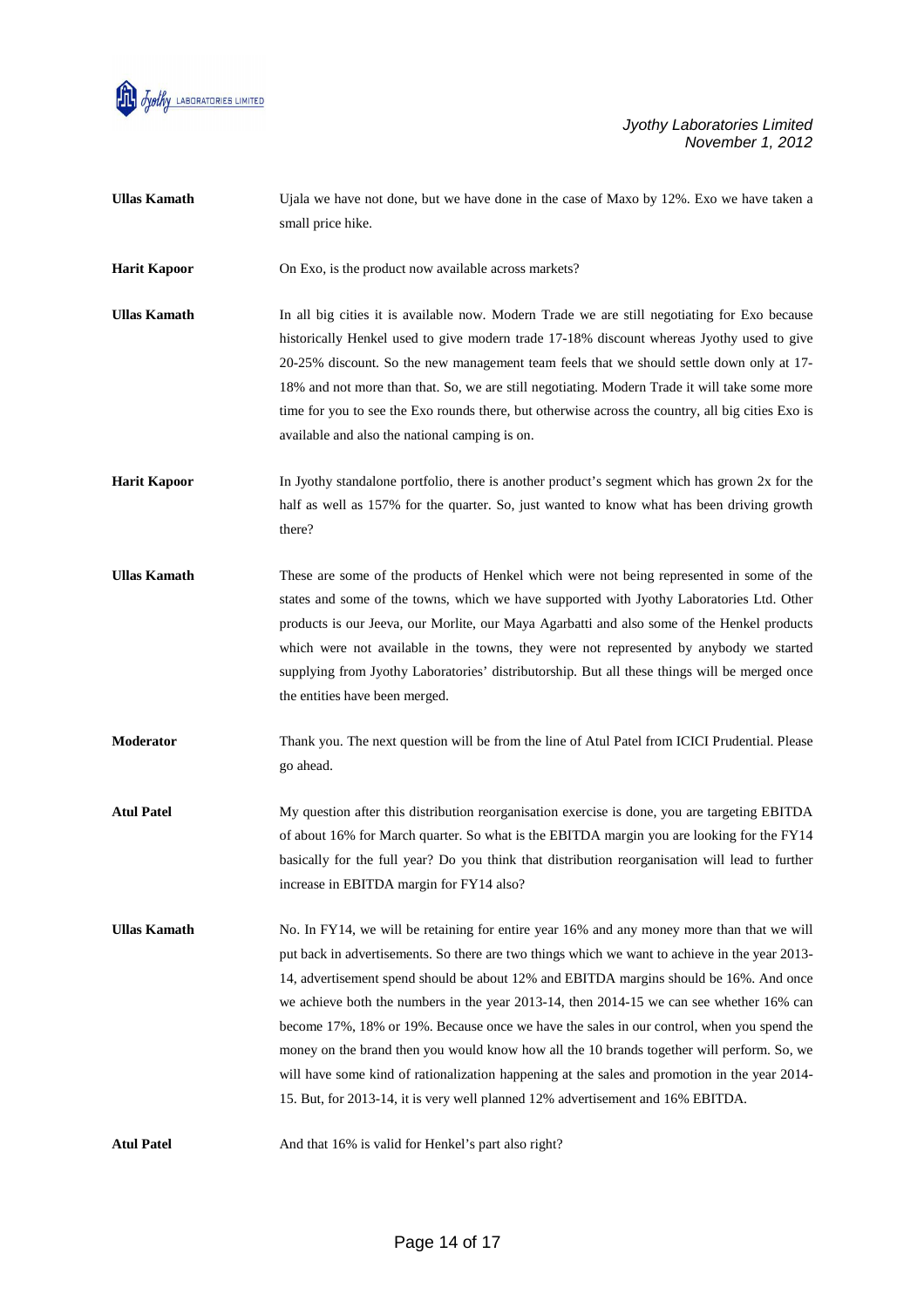

| <b>Ullas Kamath</b> | Yes because by 2013-14, there will be only one balance sheet.                                                                                                                                                                                                                                                                                                                                                                                                                                                                                                                                                                       |
|---------------------|-------------------------------------------------------------------------------------------------------------------------------------------------------------------------------------------------------------------------------------------------------------------------------------------------------------------------------------------------------------------------------------------------------------------------------------------------------------------------------------------------------------------------------------------------------------------------------------------------------------------------------------|
| <b>Atul Patel</b>   | Sir, this year you have done about 200 crores of sales for Henkel. You had earlier added<br>somewhere around 500 crores for full year FY13. So, do you still maintain that target or do<br>you think that 500 will not be achievable?                                                                                                                                                                                                                                                                                                                                                                                               |
| <b>Ullas Kamath</b> | No, I still have 6 months' time and we are working very hard. The guidance we have given of<br>25% growth, we definitely want to achieve that. As of now in Jyothy, as against 25% guidance<br>that we have given, I am up by 40%. Actually, I have 40% for the six months ended. And in<br>Henkel because of the reorganisation, we are taken a hit for about a month. But we will work<br>back and try to see how much we can make up. And our hope is that the March quarter should<br>be the completely turn around quarter for Henkel in all respect, because there is nothing more<br>to add then other than doing the sales. |
| Moderator           | Thank you. The next question will be from the line of Mohit Jain from Trust Group. Please go<br>ahead.                                                                                                                                                                                                                                                                                                                                                                                                                                                                                                                              |
| <b>Mohit Jain</b>   | Sir, one thing on the presentation. When I look at fabric care segment, decline is around 1%<br>YoY. My only doubt is that this is the net of trade margin. Is that correct?                                                                                                                                                                                                                                                                                                                                                                                                                                                        |
| <b>Ullas Kamath</b> | Yes it is the net of trade of trade margin.                                                                                                                                                                                                                                                                                                                                                                                                                                                                                                                                                                                         |
| <b>Mohit Jain</b>   | Decline will be much higher because the previous year's numbers will not be comparable?<br>What would be that decline line on YoY basis?                                                                                                                                                                                                                                                                                                                                                                                                                                                                                            |
| <b>Ullas Kamath</b> | Yes you are correct. It is a 4% because the trade margin reduction that we have done is more or<br>less about 4% including the distribution margin and trade margin together. But, for the quarter<br>it will be less than 4% because it is not effective exactly from first of July. Most of the changes<br>we have done after August 15, so effectively you can take another 1% reduction. That is all, 1<br>to 1.5%.                                                                                                                                                                                                             |
| <b>Mohit Jain</b>   | So, it could be 3% on a like-to-like basis? And when do you expect this to recover? Can it be<br>as dramatic as last year?                                                                                                                                                                                                                                                                                                                                                                                                                                                                                                          |
| <b>Ullas Kamath</b> | Yes it is 2.5 to 3%. It has already recovered in the month of October. The seven days stock<br>holding has made lot of difference for us, because around 22 days to 15 days sales you will<br>lose. That we suffered in the month of September. So, October onwards we are into normal<br>sales.                                                                                                                                                                                                                                                                                                                                    |
| <b>Mohit Jain</b>   | I heard that in October, you are talking about YoY of 40%?                                                                                                                                                                                                                                                                                                                                                                                                                                                                                                                                                                          |
| <b>Ullas Kamath</b> | For the month-on-month for Henkel. When compared to the same October month last time, we<br>are up by 40% that means to say that the things are in place.                                                                                                                                                                                                                                                                                                                                                                                                                                                                           |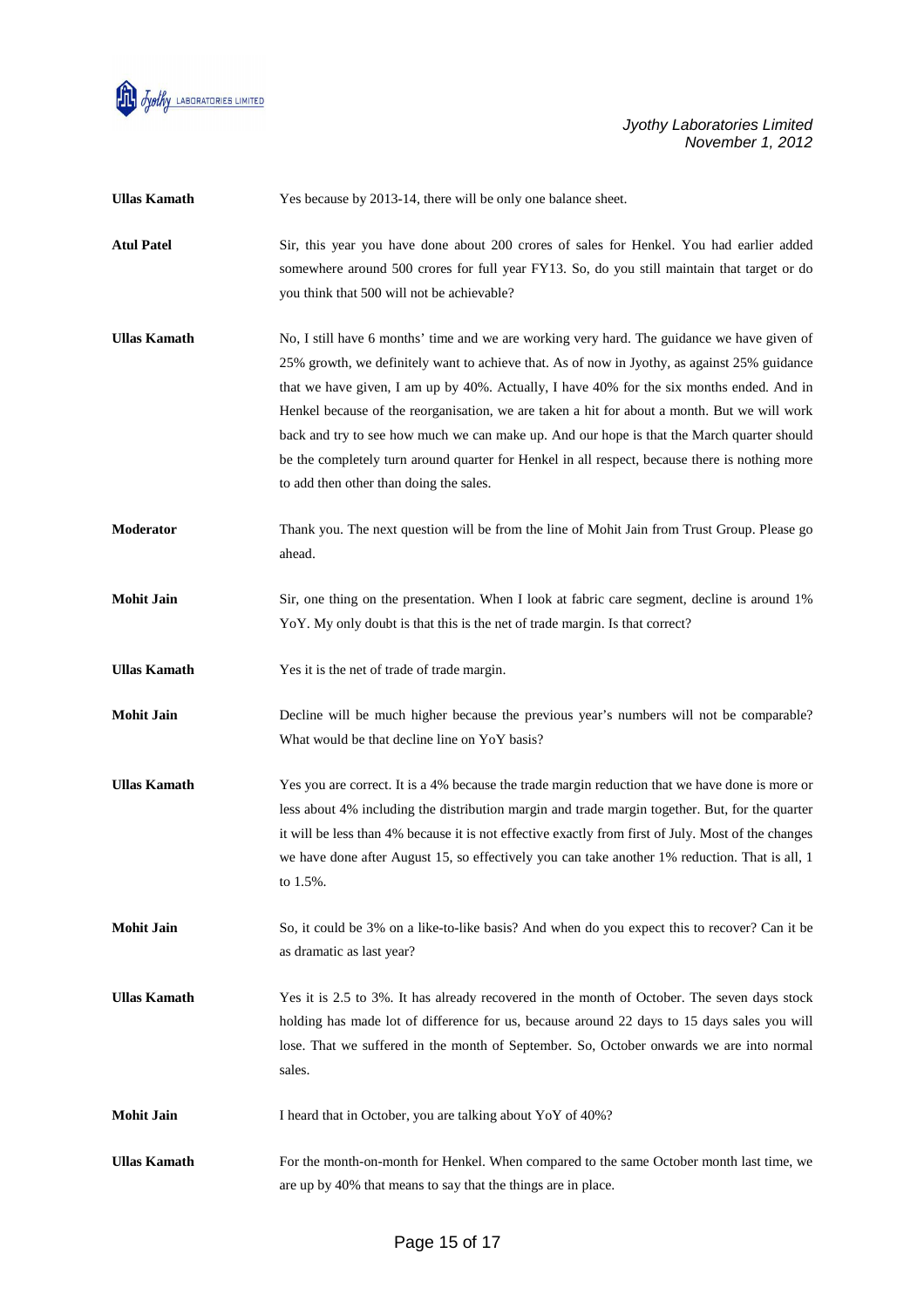

| <b>Mohit Jain</b>   | Second is on Henkel, what is the full year '13 EBITDA margin guidance now?                                                                                                                                                                                                                                                                                                                                                                                                                                                                                                                                                                                                                |
|---------------------|-------------------------------------------------------------------------------------------------------------------------------------------------------------------------------------------------------------------------------------------------------------------------------------------------------------------------------------------------------------------------------------------------------------------------------------------------------------------------------------------------------------------------------------------------------------------------------------------------------------------------------------------------------------------------------------------|
| <b>Ullas Kamath</b> | Full year '13 will be difficult to predict. But in the March quarter standalone we are targeting<br>16% for Henkel EBITDA margin.                                                                                                                                                                                                                                                                                                                                                                                                                                                                                                                                                         |
| <b>Mohit Jain</b>   | Any one-offs during the quarter in terms of cost for Henkel?                                                                                                                                                                                                                                                                                                                                                                                                                                                                                                                                                                                                                              |
| <b>Ullas Kamath</b> | No. The Karaikal settlement what we had, we had provided for in the past. We are not<br>expecting any major one-offs.                                                                                                                                                                                                                                                                                                                                                                                                                                                                                                                                                                     |
| <b>Mohit Jain</b>   | The significant improvement in margin that you are expecting primarily comes from sales?                                                                                                                                                                                                                                                                                                                                                                                                                                                                                                                                                                                                  |
| <b>Ullas Kamath</b> | Yes.                                                                                                                                                                                                                                                                                                                                                                                                                                                                                                                                                                                                                                                                                      |
| <b>Mohit Jain</b>   | Coming back to Jyothy's standalone results, other products have grown by 157%. If I<br>remember correctly this also includes the outsourcing work that we do for Henkel.                                                                                                                                                                                                                                                                                                                                                                                                                                                                                                                  |
| <b>Ullas Kamath</b> | Yes you are right. Partially that and partially in some of the unrepresented areas of Henkel we<br>have sold their products through Jyothy Laboratories Distribution. And that is a component as<br>well, but even otherwise the Maya, Jeeva and Niki which are all included in the other products,<br>have also grown on their own.                                                                                                                                                                                                                                                                                                                                                      |
| <b>Mohit Jain</b>   | If I have to consolidate these two company's sales, what percentage would be knocked off?                                                                                                                                                                                                                                                                                                                                                                                                                                                                                                                                                                                                 |
| <b>Ullas Kamath</b> | Maybe about 6 crores will be knocked off, all put together. That is only which we have<br>manufactured and sold it to Henkel.                                                                                                                                                                                                                                                                                                                                                                                                                                                                                                                                                             |
| <b>Moderator</b>    | Thank you. We will take the final question from the line of Abneesh Roy from Edelweiss.<br>Please go ahead.                                                                                                                                                                                                                                                                                                                                                                                                                                                                                                                                                                               |
| <b>Abneesh Roy</b>  | Sir, wanted to understand on Pril and Exo, some of the products seem to be similar and it is in<br>the same product category. So, what is the strategy in terms of segmentation, in terms of the<br>overall positioning?                                                                                                                                                                                                                                                                                                                                                                                                                                                                  |
| <b>Ullas Kamath</b> | I request Mr. Raghunandan to explain this. This is too much on the marketing.                                                                                                                                                                                                                                                                                                                                                                                                                                                                                                                                                                                                             |
| S. Raghunandan      | Hi. Basically Exo, we are going to position it as a mass market trend. It will compete with Vim<br>and it will compete with Vim on value. So, that will be our value brand in the dish wash<br>segment. And we look at Pril, it is pursued by consumers to be more a performance brand. It<br>has more premium imagery compared to Vim and therefore what we wanted to do with Pril is<br>to position it as a premium brand, as a performance driver brand in this category. So, what<br>exactly we will do on brands is something which I would not like to talk today, because that is<br>part of our innovation plan going forward in the future. But to just give you at a very broad |